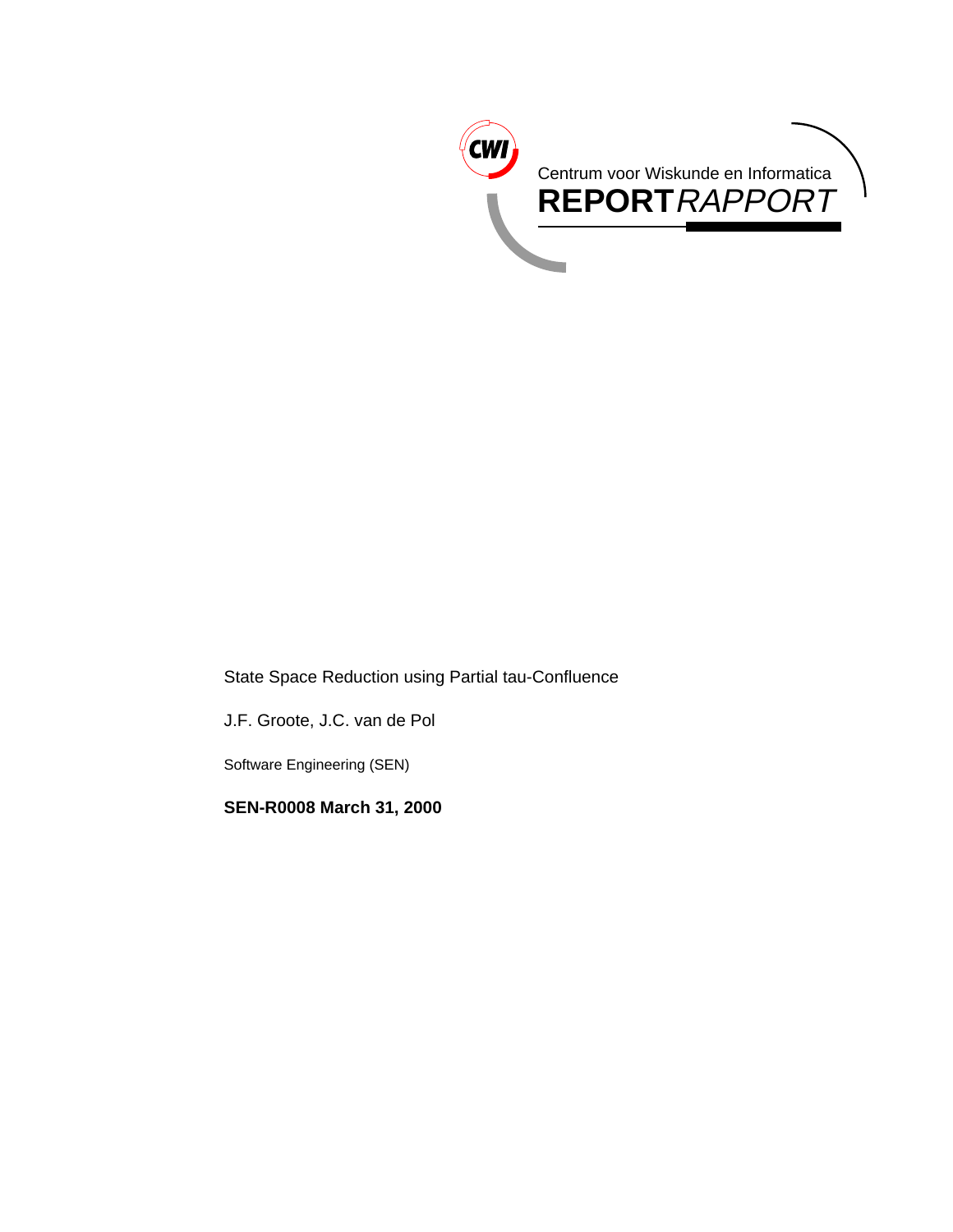Report SEN-R0008 ISSN 1386-369X

CWI P.O. Box 94079 1090 GB Amsterdam The Netherlands

CWI is the National Research Institute for Mathematics and Computer Science. CWI is part of the Stichting Mathematisch Centrum (SMC), the Dutch foundation for promotion of mathematics and computer science and their applications.

SMC is sponsored by the Netherlands Organization for Scientific Research (NWO). CWI is a member of ERCIM, the European Research Consortium for Informatics and Mathematics.

Copyright © Stichting Mathematisch Centrum P.O. Box 94079, 1090 GB Amsterdam (NL) Kruislaan 413, 1098 SJ Amsterdam (NL) Telephone +31 20 592 9333 Telefax +31 20 592 4199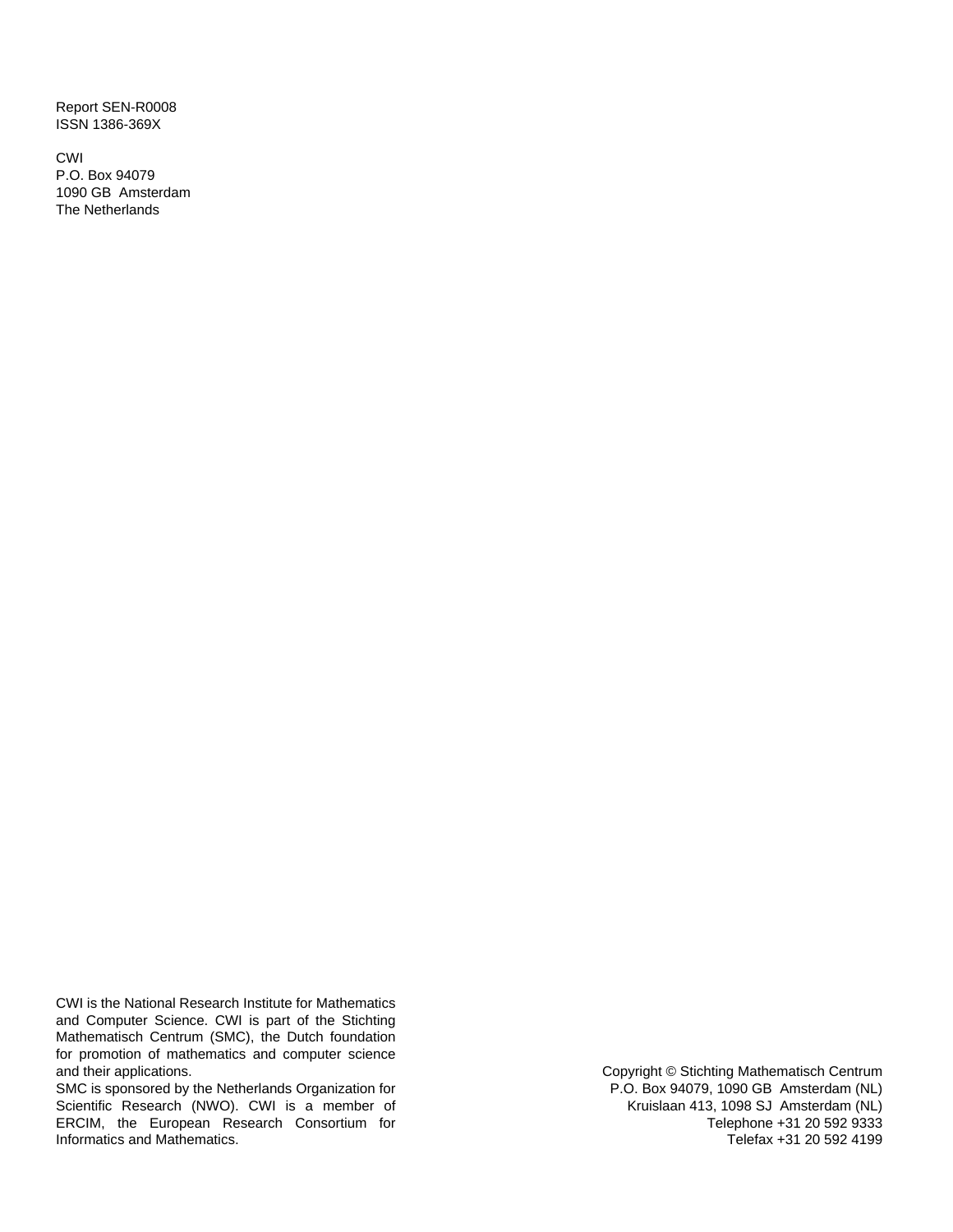# State Space Reduction using Partial -Con
uence

Jan Friso Groote

 $CWI$ 

P.O. Box 94079, 1090 GB Amsterdam, The Netherlands Department of Mathematics and Computing Science, Eindhoven University of Technology P.O. Box 513, 5600 MB Eindhoven, The Netherlands Email: JanFriso.Groote@cwi.nl

Jaco van de Pol

 $CWI$ 

P.O. Box 94079, 1090 GB Amsterdam, The Netherlands Email: Jaco.van.de.Pol@cwi.nl

## **ABSTRACT**

We present an efficient algorithm to determine the maximal class of confluent  $\tau$ -transitions in a labelled transition system. Confluent  $\tau$ -transitions are inert with respect to branching bisimulation. This allows to use  $\tau$ -priorisation, which means that in a state with a confluent outgoing  $\tau$ -transition all other transitions can be removed, maintaining branching bisimulation. In combination with the removal of  $\tau$ -loops, and the compression of  $\tau$ -sequences this yields an efficient algorithm to reduce the size of large state spaces.

2000 Mathematics Subject Classication: 68Q20, 68Q50. K*eywords and Phrases.* Confluence, State Space, Reduction, Branching Bisimulation, Labelled Transition System.

### 1. Introduction

A currently common approach towards the automated analysis of distributed systems is the following. Specify an instance of the system with a limited number of parties that are involved, and with a limited number of data that is exchanged. Subsequently, generate the state space of this system and reduce it using an appropriate equivalence, for which weak or branching bisimulation generally serves quite well. The reduced state space can readily be manipulated, and virtually all questions about it can be answered with ease, using appropriate, available tools (see e.g.  $[5, 4, 8]$  for tools to generate and manipulate state spaces). Of course correctness of the full distributed system does not follow in this way. But by taking the number of involved parties as well as the data domains as large as possible, a good impression of the behaviour can be obtained and many of its problems are exposed.

A problem of the sketched route is that the state spaces that are generated are as large as possible, which, giving the growing memory capacities of contemporary computers is huge. So, as the complexity of reduction algorithms is generally super linear, the time required to reduce these state spaces increases even more. Let n be the number of states and m be the number of transitions of a state space. The complexity of computing the minimal branching bisimilar state space is  $\mathcal{O}(nm)$  [10] and computing the minimal weakly bisimilar one is approximately  $\mathcal{O}(n^{\alpha})$  where  $\alpha = 2.376$  is the typical constant required for matrix multiplication [11].

When the size of state spaces that can be handled grows, the time required to reduce these grows with an extra factor. Currently, state spaces that can be generated and handled on common computers contain in the order of 10° states. In the coming years we expect this number to grow to 10° and beyond. Assuming that the number of transitions are of the same order as the number of states and considering those cases where the complexity measure of the algorithm is tight, an increase in time of a factor  $10<sup>4</sup>$ for branching bisimulation can be expected. This is not easily matched by an increase of the speed of processors.

We introduce a state space reduction algorithm of complexity  $\mathcal{O}(m \text{ Fanout}_7)$  where  $\text{Fanout}_7$  is the maximal number of outgoing  $\tau$ -transitions of a node in the transition system. Assuming that for certain classes of transition systems  $Fanout<sub>\tau</sub>$  is constant, our procedure is linear in the size of the transition system.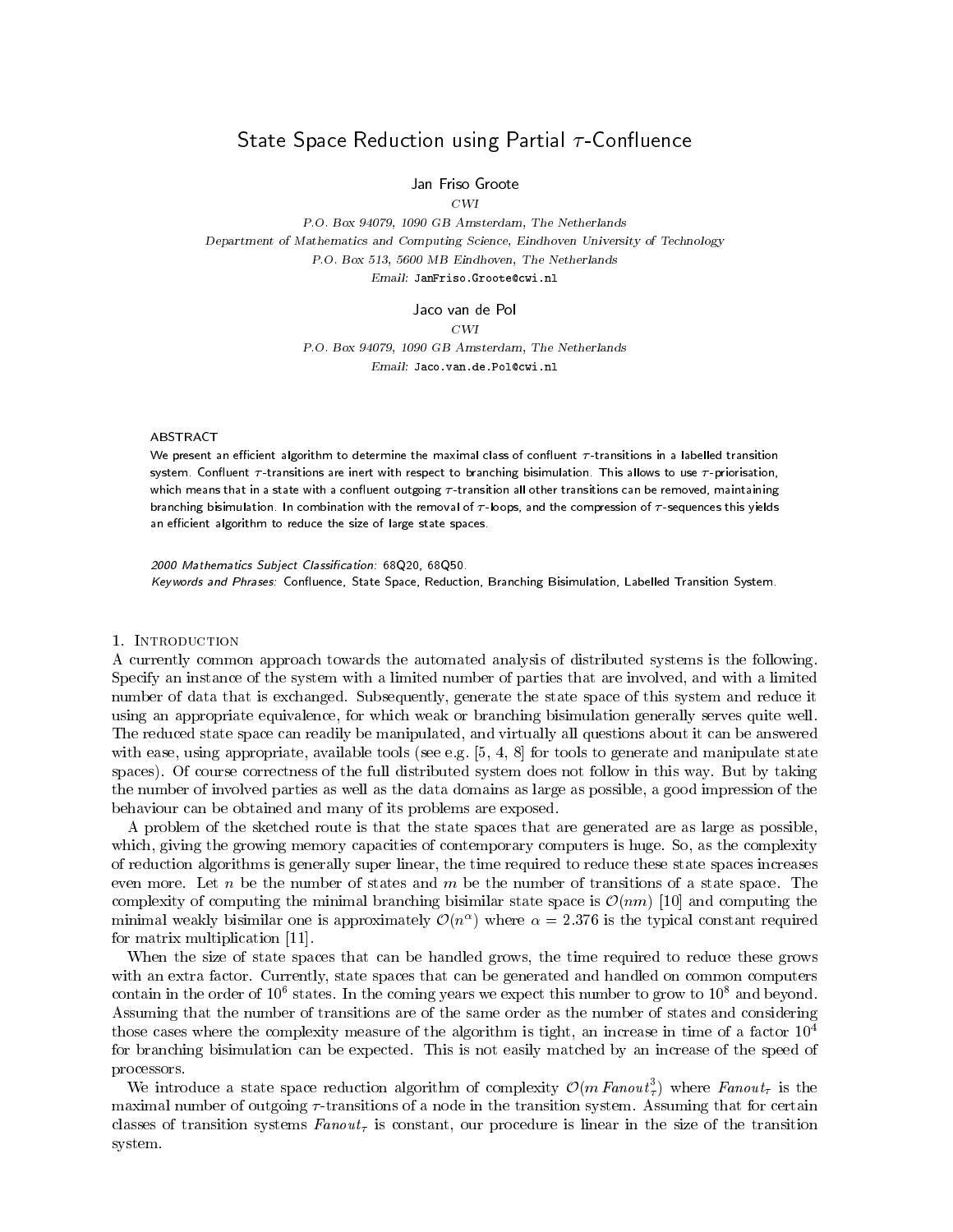The reduction procedure is based on the detection of  $\tau$ -confluence. Roughly, we call a  $\tau$ -transition from a state s confluent if for each a-transition starting in s, we can get again to the same state via an a and a confluent  $\tau$ -transition, respectively. If the maximal class of confluent  $\tau$ -transitions has been determined in this way,  $\tau$ -priorisation is applied. This means that from each state with an outgoing confluent  $\tau$ , all other outgoing transitions may be removed, giving "priority" to the  $\tau$ -transition. In this way large parts of the transition system can become unreachable, which in some cases reduces the size of the state space with an exponential factor. For convergent systems, this reduction preserves branching bisimulation, so it can serve as a preprocessing step to computing the branching bisimulation minimization.

Related Work. Confluence has always been recognized as an important feature of the behaviour of distributed communicating systems. In both  $[15]$  and  $[16]$  a chapter is devoted to determinate and confluent processes, showing that certain operators preserve confluence, and showing how confluence can be used to verify certain processes. In [13] these notions have been extended to the  $\pi$ -calculus. In [9] an extensive investigation into various notions of global con
uence for processes is given, where it is shown that by applying  $\tau$ -priorisation, state spaces could be reduced substantially. In particular the use of con
uence for verication purposes in the context of linear process operators was discussed. Linear process operators can be viewed as a symbolic representation of state spaces, into which huge or infinite state spaces can easily be encoded. The advantage of this approach is that confluence and  $\tau$ -priorisation can be employed before the generation of state spaces, avoiding the generation of state spaces that are unnecesarily large. In  $\left[17\right]$  it is shown how using a typing system on processes it can be determined which actions are confluent, without generating the transition system. The goal of this is also to enable  $\tau$ -priorisation before the generation of state spaces. In [12] such typing schemes are extended to the  $\pi$ -calculus.

Partial order reductions [7, 20] on the one hand, and  $\tau$ -confluence and  $\tau$ -priorisation on the other are strongly related. The idea behind partial order reductions is that a priori some property is established that must be checked on a transition system, together with an independence relation between certain actions. Based on the property it is established which actions can be viewed as internal, or  $\tau$ . The independence relation on actions then determines a subset of  $\tau$ -transitions for which the system is  $\tau$ confluent. Now the property can be checked by carrying out  $\tau$ -priorisation, which in other words can be phrased as a reduction based on the partial ordering of actions.

Our primary contribution consists of providing an algorithm that determines the maximal set of con
uent  $\tau$ -transitions for a given transition system. This differs from the work in [9] which is only applicable if all  $\tau$ -transitions are confluent, which is generally not the case. It also differs from approaches that use type systems or independence relations, in order to determine a subset of the confluent  $\tau$ -transitions, given a high level description of the transition system. These methods are incapable of determining the maximal set of confluent  $\tau$ -transitions in general.

In order to assess the effectiveness of our state space reduction strategy, we implemented it and compared it to the best implementation of the branching bisimulation reduction algorithm that we know [3]. In combination with  $\tau$ -loop elimination, and  $\tau$ -compression, we found that in the worst case the time that our algorithm required was in the same order as the time for the branching bisimulation algorithm. This happens when the number of classes of equivalent states in a transition system is small (typically up to 100 classes) and there are many hidden  $\tau$ -transitions in the transition system. Under these circumstances the branching bisimulation algorithm performs well, whereas our algorithm is relatively weak.

But under more favourable conditions, with many equivalence classes, and many visible transitions, our algorithm reduced state spaces with factors varying from 10 to 1000 within seconds, being a substantial improvement over the time branching bisimulation requires.

In section 2 we introduce elementary notions, including the definition of confluence. In section 3 we define the removal of  $\tau$ -loops as a necessary preprocessing step of our algorithm. In section 4 we explain our algorithm to determine the maximal class of  $\tau$ -confluent transitions, and prove its correctness and complexity. In section 5 we explain  $\tau$ -priorisation and  $\tau$ -compression and in section 6 we combine all parts into a full algorithm and present some benchmark results.

Acknowledgements. We thank Holger Hermanns for making available for comparison purposes a new implementation of the branching bisimulation algorithm devised by him and others [3].

#### 2. Preliminaries

In this section we define elementary notions such as labelled transition systems, confluence, branching bisimulation and T-convergence. DEFINITION A *labelled transition system* is a three tuple  $A = (S, Act, \rightarrow$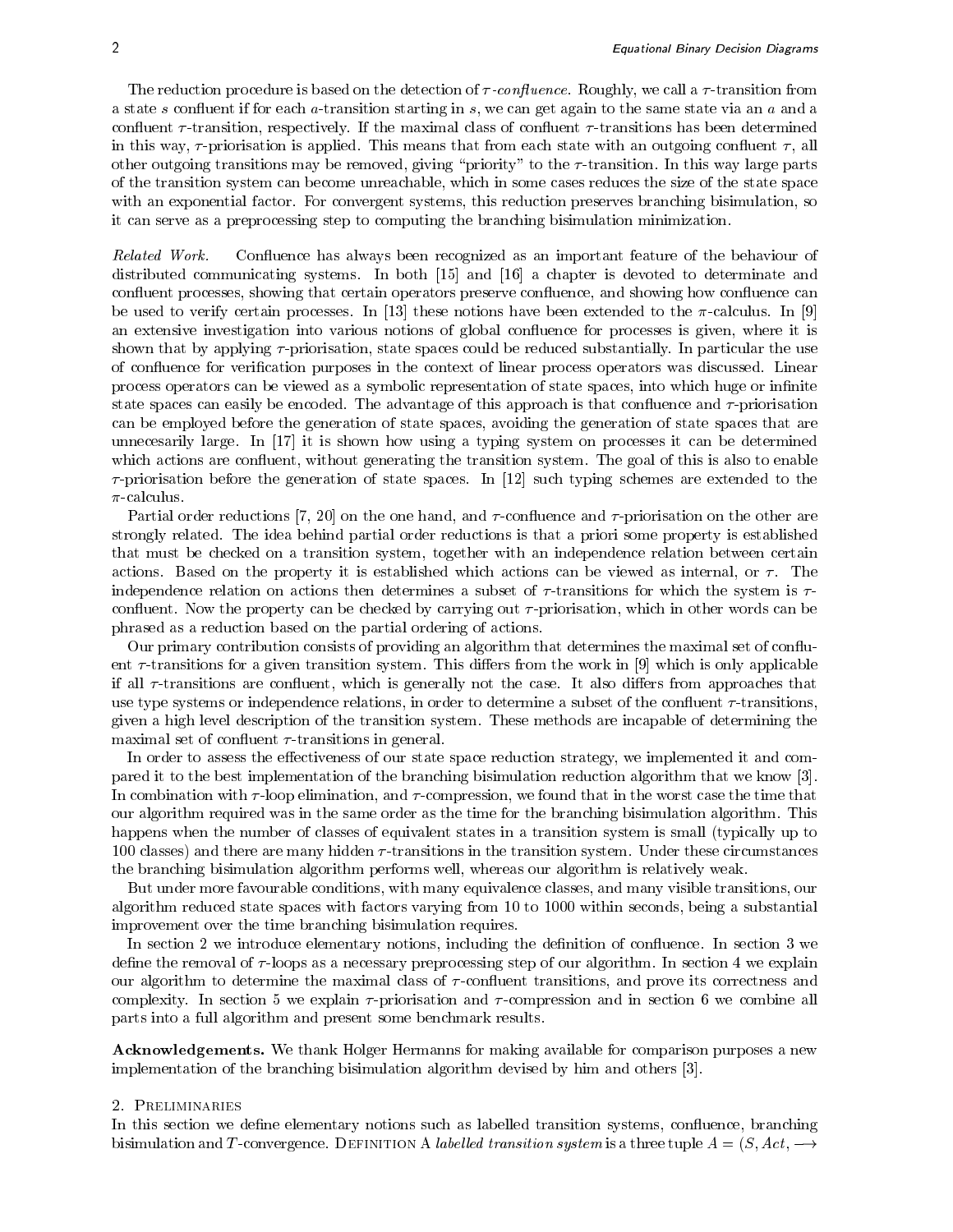) where

- $\bullet$  5 is a set of states;
- $\bullet$  Act is a set of actions. We assume there is a special internal action  $\tau$  that is always included in
- $\bullet \longrightarrow \subseteq S \times Act \times S$  is a transition relation.

We write  $\stackrel{a}{\longrightarrow}$  for the binary relation  $\{\langle s,t\rangle | \langle s,a,t\rangle \in \longrightarrow\}$ . We write  $s \stackrel{\tau}{\longrightarrow} t$  iff there is a sequence  $s_0,\ldots,s_n\in S$  with  $n\geq 0$ ,  $s_0=s$ ,  $s_n=t$  and  $s_i\stackrel{\tau}{\longrightarrow}s_{i+1}$ . We write  $t\stackrel{\tau}{\rightleftarrows}s$  iff  $t\stackrel{\tau^*}{\longrightarrow}s$  and  $s\stackrel{\tau^*}{\longrightarrow}t$ , i.e. s and t lie on a  $\tau$ -loop. Finally, we write  $s \longrightarrow s'$  if either  $s \longrightarrow s'$ , or  $s = s'$  and  $a = \tau$ .

A set  $T \subseteq \longrightarrow$  is called a *silent transition set of A*. We write  $s \longrightarrow_T t$  iff  $\langle s, t \rangle \in T$ . With  $s \longrightarrow_T t$  we denote  $s = t$  or  $s \rightarrow_T t$ . We define the set  $Fanout_{\tau}(s)$  for a state s by:  $Fanout_{\tau}(s) = \{s \rightarrow s' | s' \in S\}$ .

We say that A is finite if S and Act have a finite number of elements. In this case,  $n$  denotes the number of states of A, m is the number of transitions in A and  $m<sub>\tau</sub>$  denotes the number of  $\tau$ -transitions. Furthermore, we write  $Fanout_{\tau}$  for the maximal size of the set  $Fanout_{\tau}(s)$ .

DEFINITION Let  $A = (S, Act, \rightarrow)$  be a labelled transition system and T be a silent transition set of A. We call A T-confluent iff for each transition  $s \to_T s'$  and for all  $s \to s''$  ( $a \in Act$ ) there exists a state  $s''' \in S$  such that  $s' \longrightarrow s'''$ ,  $s'' \longrightarrow_T s'''$ . We call A confluent iff A is  $\longrightarrow$ -confluent.

DEFINITION Let  $A = (S_A, Act, \longrightarrow_A)$  and  $B = (S_B, Act, \longrightarrow_B)$  be labelled transition systems. A relation  $R \subseteq S_A \times S_B$  is called a *branching bisimulation relation* on A and B iff for every  $s \in S_A$  and  $t \in S_B$  such that sRt it holds that

1. If  $s \xrightarrow{a} s'$  then there exist t' and t'', such that  $t \xrightarrow{\tau} B t' \xrightarrow{a} t''$  and  $sRt'$  and  $s'Rt''$ .

2. If  $t \xrightarrow{a} B t'$ , then there exist s' and s'', such that  $s \xrightarrow{\tau} A s' \xrightarrow{a} s''$  and s'Rt and  $s''Rt'$ .

For states  $s \in S_A$  and  $t \in S_B$  we write  $s \Leftrightarrow_b t$ , and say s and t are branching bisimilar, iff there is a branching bisimulation relation R on A and B such that sRt. In this case,  $\leftrightarrow$  itself is the maximal branching bisimulation, and it is an equivalence relation. In the special case that  $A$  and  $B$  are the same transition systems, we say that R is a *branching auto-bisimulation* on A. For  $s, s' \in S_A$  we write  $s \triangle^{\alpha}_b s'$ iff there is a branching auto-bisimulation R on A such that  $sRs'$ .

DEFINITION Let  $A = (S, Act, \rightarrow)$  be a labelled transition system. A transition  $s \rightarrow s'$  is called *inert* iff  $s \bigoplus_{b} s'$ .

THEOREM Let  $A = (S, Act, -))$  be a labelled transition system and let T be a silent transition set of A. If A is T-confluent, every  $s \longrightarrow_T s'$  is inert. PROOF We show that the relation  $R = \longrightarrow_T$  is a branching bisimulation relation. Note that the theorem is a direct consequence of this result. So, let sRs'. The case where  $s = s'$  is trivial. Consider the case where sRs' because  $s \rightarrow_T s'$ . We prove the two cases of branching bisimulation:

Assume  $s \to t$ . So, as A is T-confluent, there exists some  $t' \in S$  such that  $t \to_T t'$ ,  $s' \to t'$ . Clearly,  $s' \stackrel{\tau}{\longrightarrow} s' \stackrel{a}{\longrightarrow} t'$  and  $sRs'$  and  $tRt'$ .

Now assume  $s' \stackrel{a}{\longrightarrow} t'$ . Then  $s \stackrel{\tau}{\longrightarrow} s' \stackrel{a}{\longrightarrow} t'$  and  $sRs'$  and  $t'Rt'$ .

 $\Omega$  be a labelled transition system. There exists a largest silent transition system as  $\Omega$ such that A is  $T_{cont}$ -confluent. PROOF Consider the set  $\mathcal{T}$ , being the set of all silent transition sets T such that A is T-confluent. Define  $T_{cont} = \bigcup \mathcal{T}$ . We first show that A is  $T_{cont}$ -confluent. So, let  $s \rightharpoonup_{T_{cont}} s'$  and  $s \rightharpoonup s''$ , then by definition of  $T_{cont}$ , for some  $T \in \mathcal{T}$ ,  $s \rightharpoonup_{T} s'$ . By confluence of T, we find s''', such that  $s' \longrightarrow s'''$  and  $s'' \longrightarrow_T s'''$ . By definition of  $T_{conf}$ ,  $s'' \longrightarrow_{T_{conf}} s'''$ .

Now consider any T such that A is T-confluent. By definition of  $T_{conf}$ ,  $T \subseteq T_{conf}$ . So  $T_{conf}$  is indeed the largest.

DEFINITION Let  $A = (S, Act, \rightarrow)$  be a labelled transition system. We call  $A(\tau-)convergent$  iff there does not exist an infinite sequence of  $\tau$  steps, i.e. there does not exist  $s_1, s_2, \ldots \in S$  such that  $s_1 \longrightarrow$  $s_2 \longrightarrow \cdots$  We will employ well-founded recursion and induction over  $\longrightarrow$  for convergent systems.

#### 3. ELIMINATION OF  $\tau$ -CYCLES

In this section we define the removal of  $\tau$ -loops from a transition system. The idea is to collapse each loop to a single state. This can be done, because  $\tau$  . The state  $\tau$ is an equivalence relation on states. Definition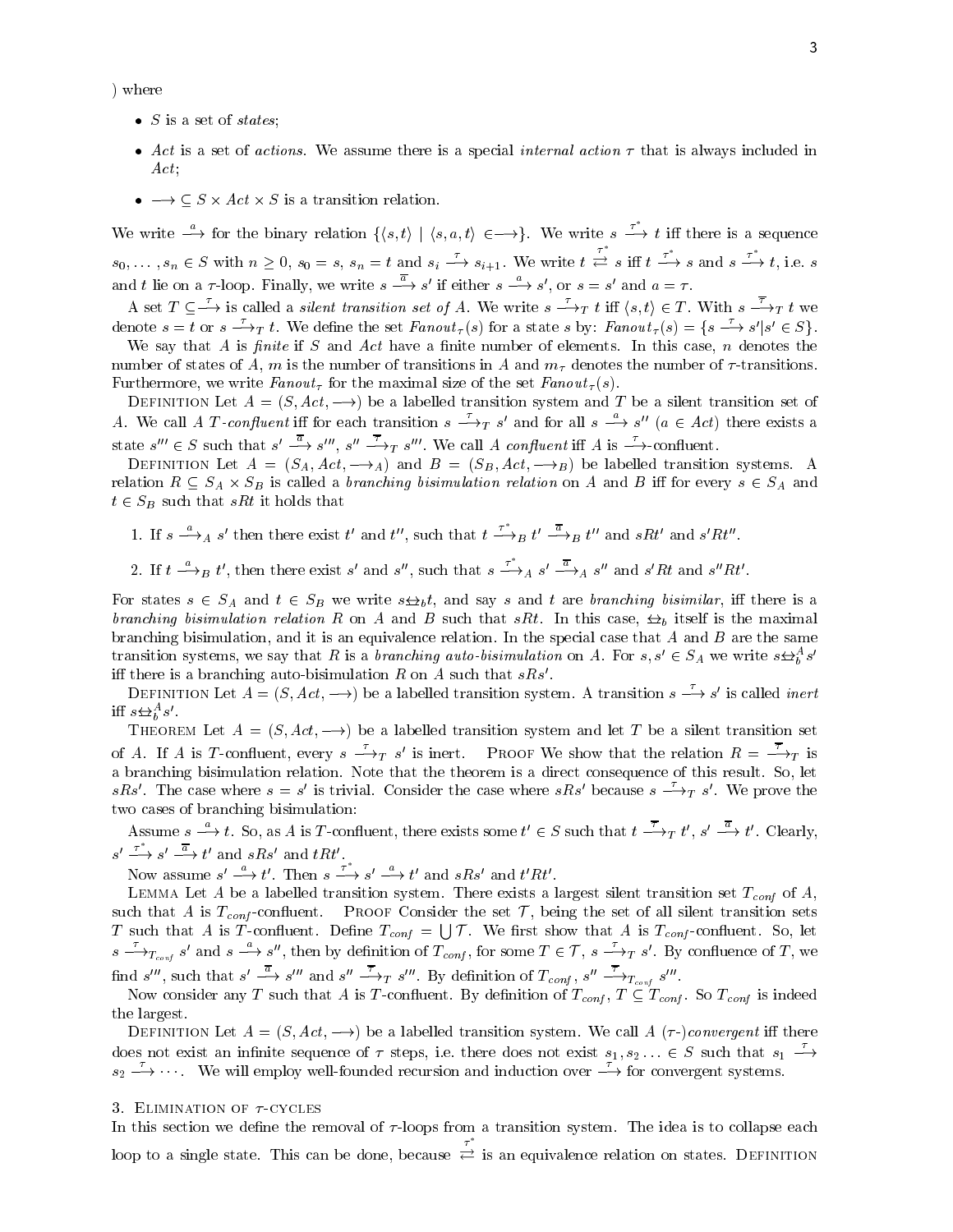Let  $A = (S, Act, \rightarrow)$  be a labelled transition system. We write for any state  $s \in S_A$ :

$$
[s]_A = \{ t \in S \mid t \stackrel{\tau^*}{\rightleftharpoons} s \}
$$

Moreover, we define the relation  $[-\rightarrow]_A$  by:

 $S\left[\begin{array}{c}\n\infty \\
\rightarrow \infty\n\end{array}\right]$  and  $S' \subseteq S'$  such that  $s \stackrel{\omega}{\longrightarrow} s'$ , and  $s \neq s'$  or  $a \neq \tau$ .

We write  $[S]_A$  for  $\{[s]_A | s \in S\}$  and  $[T]_A$  for  $\{[s]_A[-\rightarrow]_A[t]_A | s \stackrel{a}{\longrightarrow} t \in T\}$ . DEFINITION Let  $A =$  $(S, Act, \longrightarrow)$  be a labelled transition system. The *T-cycle reduction* of A is the labelled transition system  $A_{\otimes} = (S|A, Act, [\neg \rightarrow]_A)$ . Using the algorithm to detect strongly connected components [1] it is possible to construct the  $\tau$ -cycle reduction of a labelled transition system A in linear time. LEMMA Let  $A =$  $(S, Act, \longrightarrow)$  be a labelled transition system and let  $A_{\otimes}$  be its  $\tau$ -cycle reduction. Then for every state  $s \in S$ , s in A is branching bisimilar to  $|s|_A$  in  $A_{\infty}$ . We show below that taking the  $\tau$ -cycle reduction can change the confluence structure of a process. The first example shows that it can happen that some  $\tau$ -transitions not being confluent, can become confluent after  $\tau$ -cycle reduction.



The transition  $s_1 \longrightarrow s_2$  is not confluent before  $\tau$ -cycle reduction, but it is afterwards. Of course, as the number of  $\tau$ -transitions in a  $\tau$ -cycle reduction of A can be much smaller than the number of  $\tau$ -transitions in A, the absolute number of confluent  $\tau$ 's can be strongly reduced. But the following examples show that the situation is actually worse. Some  $\tau$ -transitions that are confluent may have lost that property after  $\tau$ -cycle reduction. Consider for instance



Observe that all  $\tau$ -transitions are confluent. If  $\tau$ -cycle reduction is applied, then states  $s_1$  and  $s_2$  are taken together, and we see that transitions  $\{s_1, s_2\} \longrightarrow_{\otimes} \{s_3\}$  and  $\{s_1, s_2\} \longrightarrow_{\otimes} \{s_5\}$  exist, but there is no way to complete the diagram. So, in the *r*-cycle reduction,  $\{s_1, s_2\} \longrightarrow_{\otimes} \{s_3\}$  is not confluent. We can extend the example slightly, showing that states that have outgoing confluent transitions before  $\tau$ -cycle reduction, do not have these afterwards:



transition. After  $\tau$ -cycle reduction,  $\{s_1, s_2\}$   $\stackrel{\tau}{\longrightarrow}$   $\otimes$   $\{s_3\}$  is not confluent anymore, and consequently,  $\{s_6\} \longrightarrow_{\otimes} \{s_7\}$  is not, too. So, state  $s_6$  has lost the property of having an outgoing confluent  $\tau$ -transition. Nevertheless,  $\tau$ -cycle reduction is unavoidable in view of Example 5.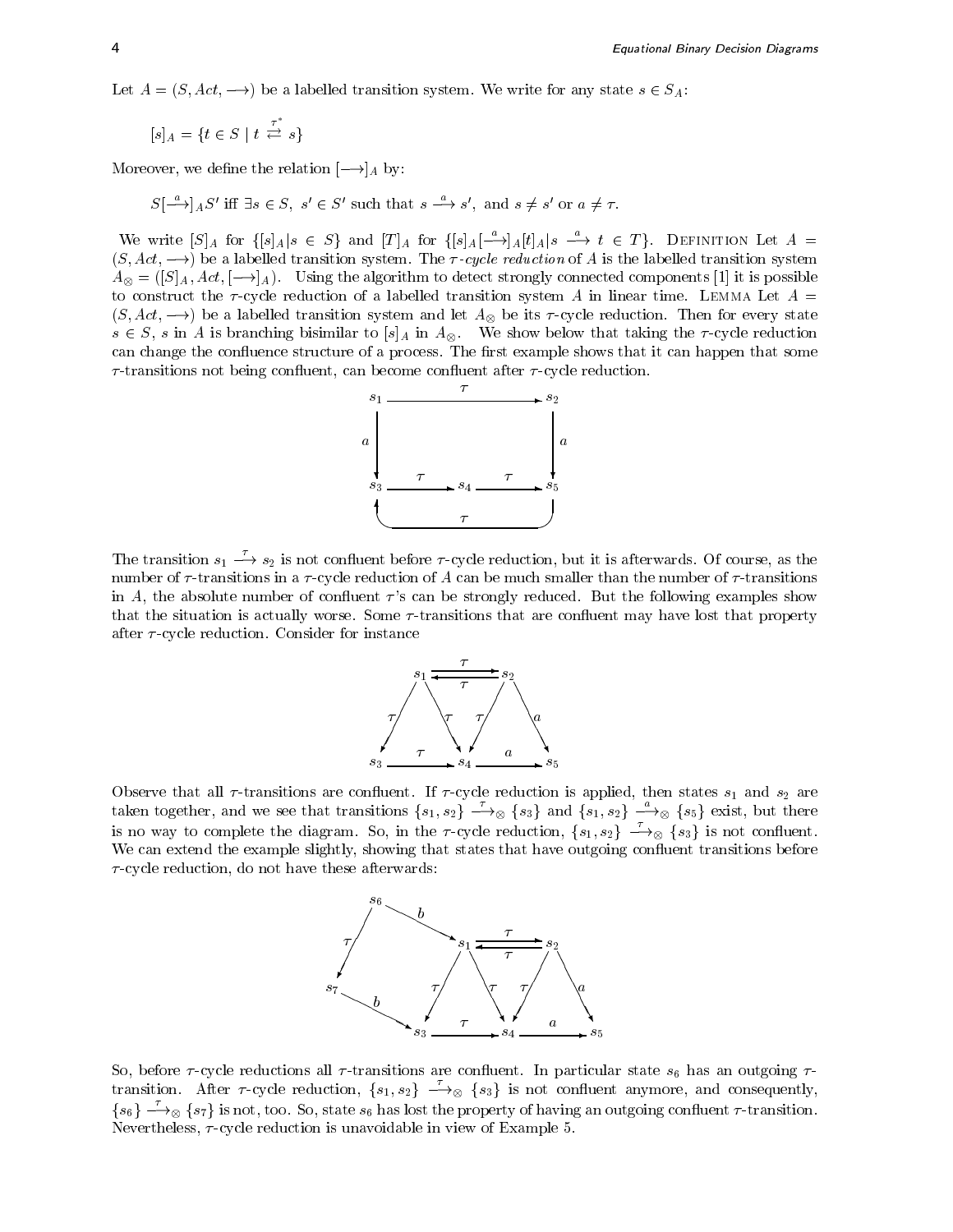### 4. ALGORITHM TO CALCULATE  $T_{conf}$

We now present an algorithm to calculate  $T_{conf}$  for a given labelled transition system  $A = (S, Act, \longrightarrow)$ . First the required data structures and their initialization are described:

- 1. Each transition  $s \longrightarrow s'$  is equipped with a boolean candidate that is initially set to true, and which indicates whether this transition is still a candidate to be put in  $T_{conf}$ .
- 2. For every state s we store a list of all ingoing transitions, as well as a list with outgoing  $\tau$ -transitions.
- 3. Each transition  $s \to s'$  is stored in a hashtable, such that given s, a and s', it can be found in constant time, if it exists.
- 4. Finally, there is a stack on which transitions are stored, in such a way that membership can be tested in constant time. A transition  $s \longrightarrow s'$  is on the stack if confluence of  $s \longrightarrow s'$  must be checked with regard to  $\tau$ -transitions  $s \longrightarrow s$ ". Initially, all transitions are put on the stack.

The algorithm works as follows:  $T$  and  $T$  are algorithm works as follows:

> As long as the stack is not empty, remove a transition  $s \longrightarrow s'$  from it. Check that  $s \longrightarrow s'$ is still confluent with respect to all  $\tau$ -transitions outgoing from state s that have the variable candidate set. Checking confluence means that for each candidate transition  $s \rightarrow s''$  it

- there exist an  $s'' \in S$  such that  $s' \longrightarrow s'''$  with the variable candidate set to true, and there is a transition  $s'' \rightarrow s'''$ . Note that as there is a list of outgoing  $\tau$ -transitions from s' and all transitions s''  $\rightarrow$  s''' are stored in the hashtable, carrying out this check takes time proportional to Fanout . Or,
- $s'' \longrightarrow s'$ . This can be checked in constant time using the hash table. Or
- $a = \tau$  and  $s' \rightarrow s''$  with the variable candidate set, or finally,
- $a = \tau$  and  $s' = s'$ .

For all transitions  $s \longrightarrow s''$  for which the confluence check with respect to  $s \longrightarrow s'$  fails, the boolean candidate is set to false. If there is at least one transition  $s \rightarrow s''$  for which the check fails, then all transitions  $t \stackrel{a}{\longrightarrow} s$  that are not on the stack must be put on it. This can be done conveniently, using the list of incoming transitions of node s.

After the algorithm has terminated, i.e. when the stack is empty, the set Talg is  $\mathcal{L}$  all  $\mathcal{L}$  -transitions is formed by all  $\mathcal{L}$ for which the variable candidate isstill true. Termination of the algorithm follows directly from the following observations:

- $\bullet$  either, the size of the stack decreases, while the number of candidate transitions remains constant;
- $\bullet$  or, the number of candidate transitions decreases, although in this case the stack may grow.

Correctness of the algorithm follows from the theorem below, showing that Talg <sup>=</sup> Tconf .

LEMMA A is  $T_{ab}$ -confluent. PROOF Consider transitions  $s \longrightarrow s'$  and  $s \longrightarrow_T s''$ . Consider the last step, with index say n, in the algorithm where  $s \rightarrow s'$  is removed from the stack. As the variable candidate of  $s \longrightarrow s''$  was never set to false, it was established either that

- $a = \tau$  and  $s' = s''$ , or
- $\bullet$  s''  $\longrightarrow$  s', or
- $a = \tau$  and  $s' \rightarrow s''$  with the variable candidate set (at step n), or
- there exists an  $s'' \in S$  such that  $s' \longrightarrow s'''$  that was a candidate at step n, and  $s'' \longrightarrow s'''$ .

In the first two cases it is obvious that  $s \longrightarrow s'$  and  $s \longrightarrow s''$  are  $T_{ala}$ -confluent w.r.t. each other. In the last two cases confluence is straightforward, if respectively  $s' \longrightarrow s''$  or  $s' \longrightarrow s'''$  are still candidate transitions when the algorithm terminates. This means that the algorithm terminates are put in Talg . If, however,  $\mu$ this is not the case, then there is a step  $n' > n$  in the algorithm where the candidate variable of  $s' \longrightarrow s''$ or  $s' \longrightarrow s'''$ , respectively, has been reset. In this case each transition ending in s' is put back on the stack. In particular  $s \longrightarrow s'$  is put on the stack to be removed at some step  $n'' > n' > n$ . But this means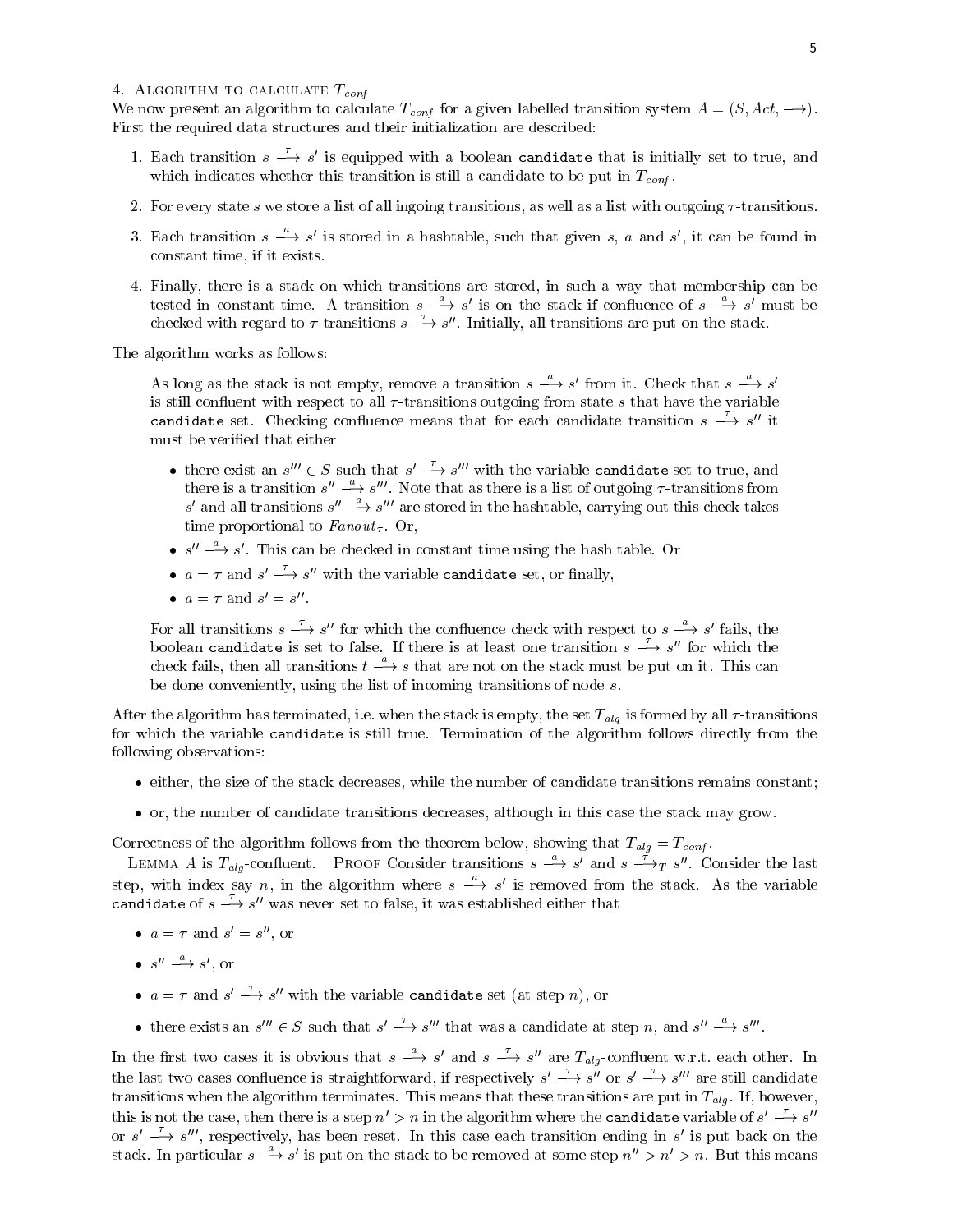that n was not the last step of the algorithm where  $s \rightarrow s'$  was removed from the stack, contradicting the assumption.

THEOREM  $T_{conf} = T_{ala}$  PROOF From the previous lemma, it follows that  $T_{ala} \subseteq T_{conf}$ . We now prove the reverse. Assume towards a contradiction that  $s \longrightarrow s'$  in  $T_{conf}$  is the first transition in the algorithm, whose variable candidates is errorice as  $y$  matrixed false.

This only happens when confluence wrt. some  $s \rightarrow s''$  fails. By  $T_{conf}$ -confluence, for some  $s'''$ , , and the contract of the contract of the contract of the contract of the contract of the contract of the contract of the contract of the contract of the contract of the contract of the contract of the contract of the con  $s'' \longrightarrow_{T_{cont}} s'''$  and  $s' \longrightarrow s'''$ . As  $s \longrightarrow s''$  is marked false, it must be the case that  $s' \longrightarrow s'''$ , and its candidate bit has been reset earlier in the algorithm.

But this contradicts the fact that we are considering the first instance where a boolean candidate was erroneously set to false.

LEMMA The algorithm terminates in  $\mathcal{O}(m \text{ Fan} \text{out}^3)$  steps. PROOF Checking that a single transition  $s \stackrel{\alpha}{\longrightarrow} s'$  is confluent, requires  $\mathcal{O}(Fanout_{\tau}^2)$  steps (for each  $\stackrel{\sim}{\longrightarrow}$ -successor s'' of s we have to try the  $\longrightarrow$ -successors of s'').

Every transition  $s \longrightarrow s'$  is put at most Fanout<sub> $\tau$ </sub> + 1 times on the stack: initially and each time a the variable candidate of a  $\tau$ -successor  $s$  for  $s$  is reset. As there are m transitions, this leads to a total amount of time of:  $\mathcal{O}(m \text{ Fanout}^3)$ . Note that it requires  $\mathcal{O}(m \text{ Fanout}^2)$  to check whether a labelled transition system is all its  $\Gamma$  -contributions. As determining the set Tconf is more than  $\Gamma$ experiment than determining global intermediate and we only require a factor Fanout in the well as well control. that the complexity of our algorithm cannot be improved.

We have looked into establishing other forms of partial  $\tau$ -confluence (cf. [9]), especially forms where if there are transitions  $s \xrightarrow{a} s'$  and  $s \xrightarrow{\tau} s''$ , there exists some state s'" such that  $s' \xrightarrow{\tau} s'''$  and  $s'' \stackrel{\tau a \to \tau}{\longrightarrow} s'''$ . However, doing this requires the dynamic maintenance of the transitive  $\tau$ -closure relation, which we could not perform in a sufficiently efficient manner to turn it into an effective preprocessing step for branching bisimulation.

#### $5.7$ -PRIORISATION AND  $7$ -COMPRESSION

 $\Delta$ fter the set  $\Delta$  is a labelled transition system A has been determined we can also be can apply in  $\Delta$  $\tau$ -priorisation and calculating a form of  $\tau$ -compression. Both operations can be applied in linear time, and moreover, reduce the state space.

The  $\tau$ -priorisation operation allows to give precedence to silent steps, provided they are confluent. This is defined as follows: DEFINITION Let  $A = (S, Act, \rightarrow_A)$  be a labelled transition system and let T be a set of  $\tau$ -transitions of A. We say that a transition system  $B = (S, Act, \rightarrow_B)$  is a  $\tau$ -priorisation of A with respect to T iff for all  $s, s' \in S$  and  $a \in Act$ 

- if  $s \longrightarrow_B s'$  then  $s \longrightarrow_A s'$ , and
- if  $s \longrightarrow_A s'$  then either  $s \longrightarrow_B s'$ , or for some  $s'' \in S$  it holds that  $s \longrightarrow_B s'' \in T$ .

The following theorem implies that  $\tau$ -priorisation maintains branching bisimulation. LEMMA Let  $A =$  $(S, Act, \longrightarrow_A)$  be a convergent, labelled transition system, which is T-confluent for some silent transition set T. Let  $B = (S, Act, \longrightarrow_B)$  be a  $\tau$ -priorisation of A wrt. T. Let  $s \leftrightarrow_h^A t$ . If  $s \stackrel{\tau}{\longrightarrow}_A s' \stackrel{a}{\longrightarrow}_A s''$  and  $s \Leftrightarrow_{b}^{A} s'$ , then for some t' and t'',  $t \stackrel{\tau}{\longrightarrow}_B t' \stackrel{a}{\longrightarrow}_B t''$ ,  $t \Leftrightarrow_{b}^{A} t'$  and  $s'' \Leftrightarrow_{b}^{A} t''$ . Proof Well-founded induction on  $\stackrel{\tau}{\longrightarrow}$ . Assume  $s \Leftrightarrow^A_b t$  and  $s \stackrel{\tau}{\longrightarrow}_A s' \stackrel{a}{\longrightarrow}_A s''$  and  $s \Leftrightarrow^A_b s'$ . By transitivity,  $s' \Leftrightarrow^A_b t$ . Hence for some  $u' \Leftrightarrow^A_b t$ and  $u'' \Leftrightarrow^{A}_{b} s''$ , we have  $t \stackrel{\tau}{\longrightarrow}_A u' \stackrel{a}{\longrightarrow}_A u''$ . We get two cases according to  $t \stackrel{\tau}{\longrightarrow}_A u'$ :

- $\bullet$   $t = u$ . As B is a  $\tau$ -priorisation of A, we have two new cases:
	- ${}^+$  either  $u' \rightarrow_B u''$ . Then the theorem holds with  $t' = t$  and  $t'' = u''$ .
	- $=$  or  $u' \rightarrow_{B,T} u''$ . By Theorem 2,  $u' \triangleq_b u''$ , so  $s \triangleq_b u''$ . As  $t \rightarrow_A u'''$ , the induction hypothesis applies, so for some  $t' \triangleleft_{b}^{A} u'''$  and  $t'' \triangleleft_{b}^{A} s''$ ,  $t = u' - \rightarrow_{B} u'''$   $\stackrel{\tau}{\longrightarrow}_{B} t' \stackrel{a}{\longrightarrow}_{B} t''$ .
- $t \stackrel{\tau}{\longrightarrow}_A t^{\prime\prime\prime} \stackrel{\tau}{\longrightarrow}_A u'$ . As B is a  $\tau$ -priorisation of A, we have again two cases:
	- = Either  $t \longrightarrow_B t'''$ . By the stuttering lemma [6], we know  $t \triangleleft_b^t t'''$ .
	- ${\rm Oor}~t\longrightarrow_{B,T}u^{\prime\prime\prime}$  for some  $u^{\prime\prime\prime}$ . By Theorem 2,  $t{\triangleleft}^{\scriptscriptstyle{A}}_b u^{\prime\prime\prime}$ .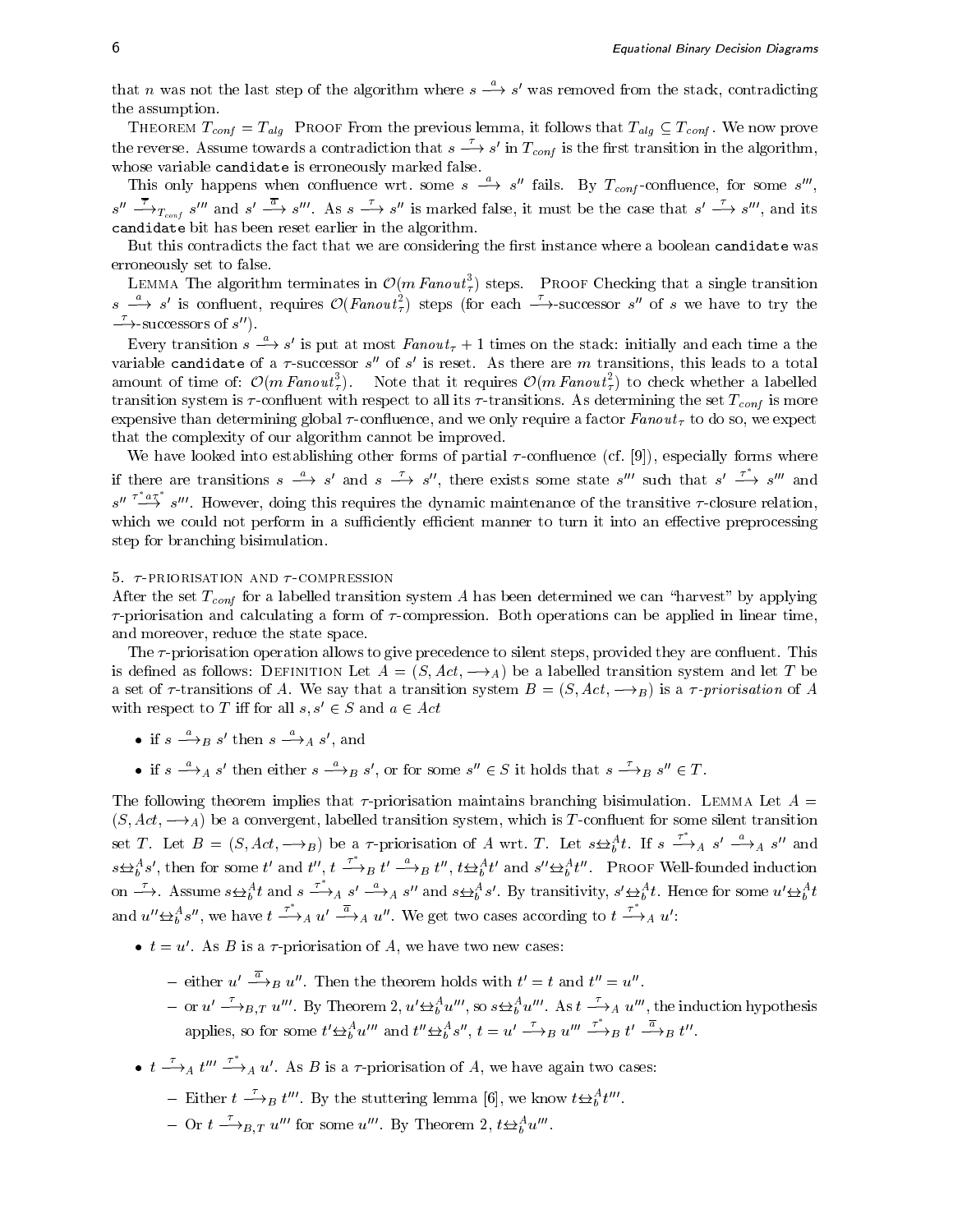In both cases we have some v with  $s \triangleleft^v_b v$  and  $t \longrightarrow_B v$ , so the induction hypothesis applies, which yields  $t' \triangleq_b^A v$  and  $t'' \triangleq_b^A s''$  such that  $t \stackrel{\tau}{\longrightarrow}_B v \stackrel{\tau}{\longrightarrow}_B t' \stackrel{a}{\longrightarrow}_B t''$ .

THEOREM Let  $A = (S, Act, \rightarrow_A)$  be a convergent, labelled transition system, which is T-confluent for some silent transition set T. Let  $B = (S, Act, \rightarrow_B)$  be a  $\tau$ -priorisation of A wrt. T. Then the auto-bisimulation  $\bigoplus_{b=1}^{\infty}$  is a branching bisimulation relation on A and B. PROOF Let  $s \bigoplus_{b=1}^{\infty} t$ . We have to prove the obligations of branching bisimulation between  $A$  and  $B$ :

- If  $s \stackrel{a}{\longrightarrow}_A s'$ , then for some  $t' \oplus b^s$  and  $t'' \oplus b^s$ , we have  $t \stackrel{\tau}{\longrightarrow}_B t' \stackrel{a}{\longrightarrow}_B t''$ ; and
- If  $t \stackrel{a}{\longrightarrow}_B t'$ , then for some  $s' \not\hookrightarrow_b^A t$  and  $s'' \not\hookrightarrow_b^A t'$ , we have  $s \stackrel{\tau}{\longrightarrow}_A s' \stackrel{a}{\longrightarrow}_A s''$ .

The first one follows from the previous lemma, as  $s \xrightarrow{\tau} s$ . For the second one, let  $t \xrightarrow{a} B$  t', then as B is a  $\tau$ -priorisation of A also  $t \xrightarrow{a} A$  t'. Now (2) trivially follows from the fact that  $s \leftrightarrow_b^A t$ .

Example Convergence of a labelled transition system is a necessary precondition. Consider the following  $\{s \rightharpoonup s\}$ -confluent transition system, which is clearly not convergent.



The  $\tau$ -priorisation with respect to  $\{s \stackrel{\iota}{\longrightarrow} s\}$  consists of a single  $\tau$ -loop. Clearly, state s before and after  $\tau$ -priorisation are not branching bisimilar. There is a straightforward linear algorithm that applies  $\tau$ -priorisation wrt. a given set T of transitions to a labelled transition system. Just traverse all states. For each state check whether there is an outgoing  $\tau$ -transition in T. If so, select one such  $\tau$ -transition and remove all other transitions that start in this state. Example Consider the labelled transition system below. All  $\tau$ -transitions are confluent, and  $\tau$ -priorisation removes more than half of the transitions.



Note also that a typical pattern in  $\tau$ -prioritised transition systems are long sequences of  $\tau$ -steps that can easily be removed. We call the operation doing so  $\tau$ -compression.

DEFINITION Let  $A = (S, Act, \rightarrow)$  be a convergent labelled transition system. For each state  $s \in S$  we define with well-founded recursion  $\longrightarrow$  the  $\tau$ -descendant of s, notation  $\tau^*(s)$ , as follows:

$$
\tau^*(s) = \begin{cases} \tau^*(s') & \text{if } s \xrightarrow{\tau} A \ s' \text{ and for all } a \in Act, s'' \in S, \text{ if } s \xrightarrow{a} s'' \text{ then } a = \tau \text{ and } s' = s'', \\ s & \text{otherwise.} \end{cases}
$$

The  $\tau$ -compression of A is the labelled transition system  $A_F = (S, Act, \longrightarrow_{A_F})$  where

$$
{\longrightarrow_{A_F}}=\{\langle s,a,\tau^*(s')\rangle|s\stackrel{a}{\longrightarrow}_As'\}.
$$

THEOREM Let  $A = (S, Act, \rightarrow)$  be a labelled transition system and  $A_F$  the  $\tau$ -compression of A. Then  $R = \{\langle s, s \rangle \mid s \in S\} \cup \{\langle s, \tau^*(s) \rangle \mid s \in S\}$  is a branching bisimulation relation on A and  $A_F$ . Proof Let sRt. We have two cases:

•  $t = s$ . First, assume  $s \longrightarrow_A s'$ , then by definition,  $s \longrightarrow_{A_F} \tau^*(s')$  and  $s' R \tau^*(s')$ . Conversely, if  $s \longrightarrow_{A_F} s'$ , then by definition of  $A_F$ , for some s'' we have  $s' = \tau^*(s'')$  and  $s \longrightarrow_A s''$ . This proves both obligations of branching bisimulation in this case.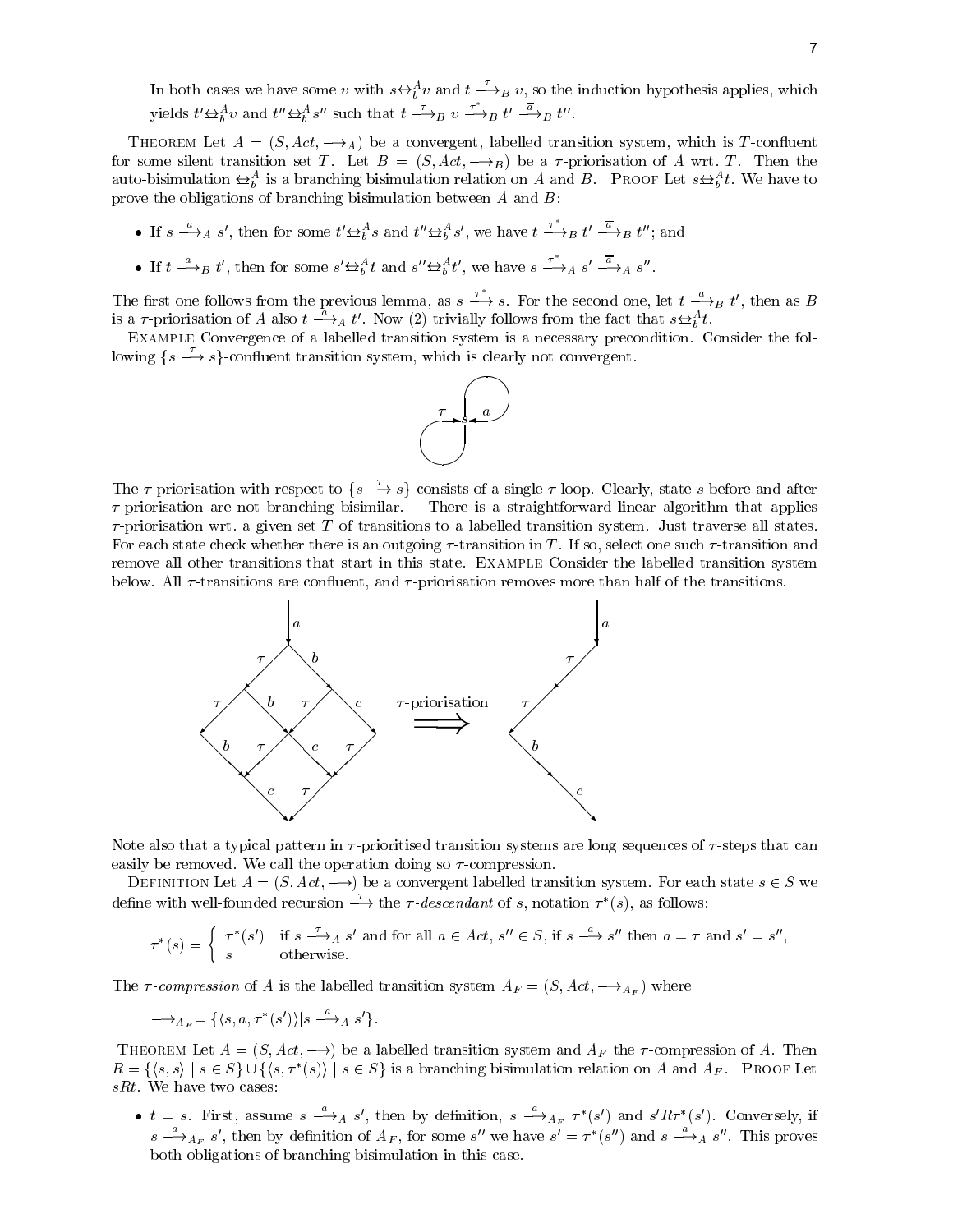- $t = \tau^*(s)$ . First, assume  $s \rightarrow A$  s'. We again have two cases:
	- $a = \tau$  and this is the only  $\tau$ -step from s. Then  $\tau$  (s)  $\equiv \tau$  (s) by definition of  $\tau$ , nence we have  $\tau^*(s) \longrightarrow_{A_F} \tau^*(s')$ , viz. in zero steps.
	- $=$  In the other case  $\tau$  (s)  $=$  s, so the case  $\iota = s$  applies.

Conversely, assume 
$$
\tau^*(s) \xrightarrow{\alpha} A_F s'
$$
. Then by definition of  $A_F$ , for some  $s''$  we have  $\tau^*(s'') = s'$  and  $\tau^*(s) \xrightarrow{\alpha} A s''$ . Of course,  $s \xrightarrow{\tau^*} A \tau^*(s)$ . As  $\tau^*(s) R \tau^*(s)$  and  $s'' R s'$ , we finished the proof.

Note that the  $\tau$ -compression can be calculated in linear time by strictly following the definition. During a depth first sweep  $\tau$  (s) can be calculated for each state s. Then by traversing all transitions, each transition  $s \longrightarrow s'$  can be replaced by  $s \longrightarrow \tau^*(s')$ .

## 6. The full algorithm and benchmarks

In this section we summarize all parts that have hitherto been described in a complete algorithm and give some benchmarks to indicate how useful the algorithm is. When we had implemented the algorithm, our first observation was that iterative application of the algorithm led to repeated reduction of the state space. The reason is of course that  $\tau$ -compression can make new diagrams confluent. Therefore, we present our algorithm as a fixed point calculation, starting with a transition system  $A = (S, Act, \rightarrow)$ :

```
B:=A_{\infty}the contract of the contract of the contract of the contract of the contract of
repeat
     n:=\#states of B;
      calculate \mathcal{L} = \{f(t) | t\}apply to be a second to B write. The second \alphaapply \tau-compression to B;
while n \neq \text{\#states of B};
```
The following example shows that in the worst case the loop in the algorithm must be repeated (n) times for a labelled transition system with  $n$  states.

EXAMPLE In the labelled transition system below the underlined  $\tau$ -transitions are the confluent ones. Therefore, only the left a-transition at the bottom will be removed by  $\tau$ -priorisation. An application of  $\tau$ -compression will connect the two  $\tau$ -transitions at the one but last horizontal arrows. This will yield a new con
uent diagram that will be removed by the subsequent iteration of the algorithm.



A further improvement, which we have not employed, might be to apply strong bisimulation reductions, in this algorithm. We have seen examples where this gives a substantial further reduction. As shown by [18] strong bisimulation can be calculated in  $\mathcal{O}((m+n) \log n)$ , which although not being linear, is quite efficient. An interesting question that arises immediately, is whether the combination of partial confluence checking,  $\tau$ -priorisation,  $\tau$ -reduction and strong bisimulation would yield a minimal transition system with respect to branching bisimulation. Unfortunately, this is not the case, as the following example shows, which is not minimal with respect to branching bisimulation, but which cannot be reduced using any of the reductions mentioned above, including the application of strong bisimulation.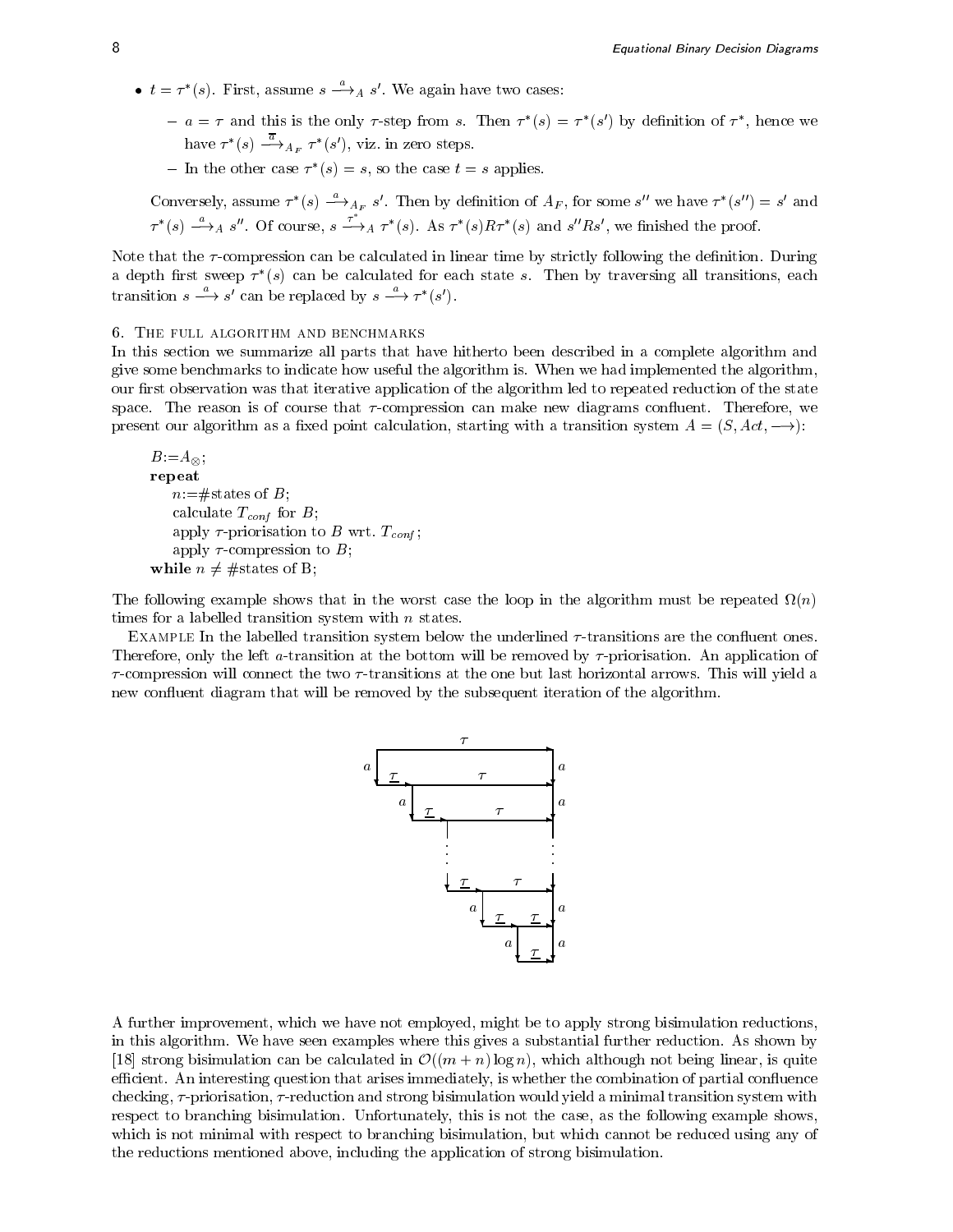

In order to understand the effect of partial confluence checking we have applied our algorithm to a number of examples. We can conclude that if the number of internal steps in a transition system is relatively low, and the number of equivalence classes is high, our algorithm performs particularly well compared to the best implementation [3] of the standard algorithm for branching bisimulation [10]. Under less favourable circumstances, we see that the performance is comparable with the implementation in [3].

In table 1 we summarize our experience with 5 examples. In the rows we list the number of states "n" and transitions "m" of each example. The column under "n (red1)" indicates the size of the state space after 1 iteration of the algorithm. "#iter" indicates the number of iterations of the algorithm to stabilize, and the number of states of the resulting transition system is listed under " $n$  (red tot)". The time to run the algorithm for partial confluence checking is listed under "time conf". The time needed to carry out branching bisimulation reduction and the size of the resulting state space are listed under "time branch" and "n min", respectively. The local confluence reduction algorithm was run on a SGI Powerchallenge with 250/300MHz R12000 processors. The branching bisimulation reduction algorithm was run on a 300MHz SUN Ultra 10.

The Firewire benchmark is the firewire or IEEE 1394 link protocol with 2 links and a bus as described in [14, 19]. The SWP1.2 and SWP1.3 examples are sliding window protocols with window size 1, and with 2 and 3 data elements, respectively. The description of this protocol can be found in [2]. The processes PAR2.12 and PAR6.7 are specially constructed processes to see the effect of the relative number of  $\tau$ transitions and equivalence classes on the relative speed of the branching bisimulation and local confluence checking algorithms. They are defined as follows:

$$
\text{PAR2.12} = \n\begin{array}{c}\n12 \\
\mid & \tau a_i \delta \\
\frac{i}{7} \\
\text{PAR6.7} = \n\begin{array}{c}\n1 \\
\mid & \tau a_i b_i c_i d_i e_i \delta\n\end{array}\n\end{array}
$$

where  $\delta$  is a constant representing deadlock.

|                    | $\boldsymbol{n}$ | $\,m$    | $(\text{red}1)$<br>$\, n$ | $#$ iter | $n$ (red tot) | time conf      | $n$ min | time branch     |
|--------------------|------------------|----------|---------------------------|----------|---------------|----------------|---------|-----------------|
| Firewire           | 372k             | 642k     | 46k                       |          | 23k           | 3.6s           | 2k      | $132\mathrm{s}$ |
| SWP1.2             | 320k             | 1.9M     | 32k                       |          | 960           | $13\mathrm{s}$ | 49      | 9s              |
| SWP <sub>1.3</sub> | 2M               | 7.5M     | 127k                      |          | 3k            | 57s            | 169     | $136\mathrm{s}$ |
| PAR2.12            | 531k             | $\equiv$ | 4k                        |          | 4k            | 98s            | 4k      | 64s             |
| <b>PAR6.7</b>      | 824k             | 4.9M     | 280k                      |          | 280k          | 55s            | 280k    | 369s            |

Table 1: Benchmarks showing the effect of partial  $\tau$ -confluence checking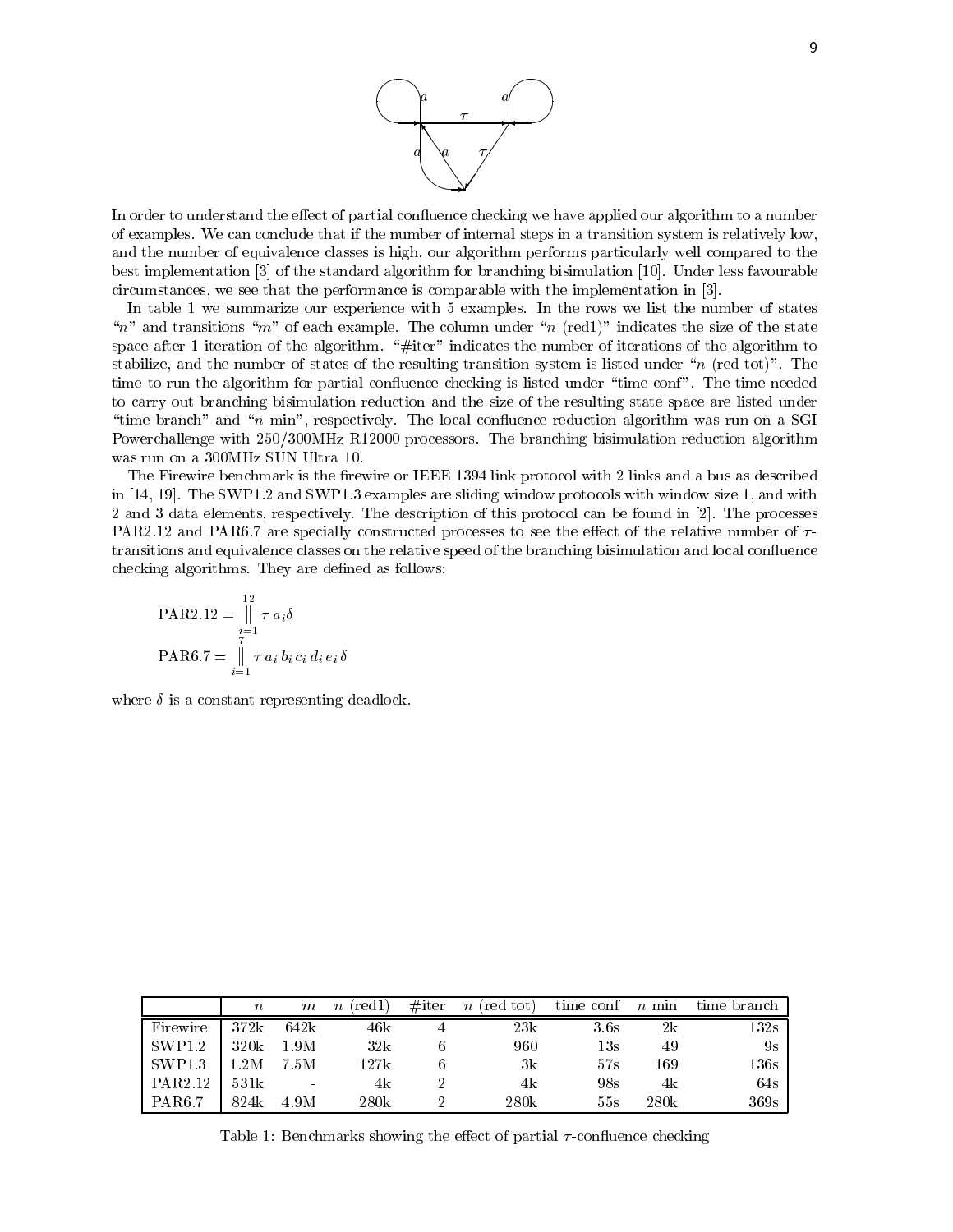# References

- 1. A.V. Aho, J.E. Hopcroft and J.D. Ullman. Data structures and algorithms. Addison-Wesley. 1983.
- 2. M.A. Bezem and J.F. Groote. A correctness proof of a one bit sliding window protocol in  $\mu$ CRL. The Computer Journal, 37(4): 289-307, 1994.
- 3. M. Cherif and H. Garavel and H. Hermanns. The bcg min user manual Version 1.1. http://www.inrialpes.fr/vasy/cadp/man/bcg min.html, 1999.
- 4. D. Dill, C.N. Ip and U. Stern. Murphi description language and verier. http://sprout.stanford.edu/dill/murphi.html, 1992-2000.
- 5. H. Garavel and R. Mateescu. The Caesar/Aldebaran Development Package. http://www.inrialpes.fr/vasy/cadp/, 1996-2000.
- 6. R.J. van Glabbeek and W.P. Weijland. Branching time and abstraction in bisimulation semantics (extended abstract). In Information Processing 89, (G.X. Ritter, ed.), North-Holland, Amsterdam, pp. 613-618.
- 7. P. Godefroid and P. Wolper. A partial approach to model checking. Information and Computation, 110(2):305-326, 1994.
- 8. J.F. Groote and B. Lisser. The  $\mu$ CRL toolset. http://www.cwi.nl/~mcrl, 1999-2000.
- 9. J.F. Groote and M.P.A. Sellink. Confluence for Process Verification. In Theoretical Computer Science B (Logic, semantics and theory of programming), 170(1-2):47-81, 1996.
- 10. J.F. Groote and F.W. Vaandrager. An efficient algorithm for branching bisimulation and stuttering equivalence. In M.S. Paterson, editor, Proceedings 17th ICALP, Warwick, volume 443 of Lecture Notes in Computer Science, pages 626-638. Springer-Verlag, 1990.
- 11. P.C. Kanellakis and S.A. Smolka. CCS expressions, nite state processes, and three problems of equivalence. Information and Computation, 86(1):43-68, 1990.
- 12. N. Kobayashi, B.C. Pierce, and D.N. Turner. Linearity and the  $\pi$ -calculus. In: *Proceedings of the*  $23rd$  POPL, pages 358-371. ACM press, January 1996.
- 13. X. Liu and D. Walker. Confluence of Processes and Systems of Objects. In Proceedings of TAP-SOFT'95, pages 217-231, LNCS 915, 1995.
- 14. S.P. Luttik. Description and formal specication of the link layer of P1394. Technical Report SEN-R9706, CWI, Amsterdam, 1997.
- 15. R. Milner. A calculus of Communicating Systems. LNCS 92, Springer-Verlag, 1980.
- 16. R. Milner. Communication and Concurrency. Prentice Hall International. 1989.
- 17. U. Nestmann and M. Steffen. Typing Confluence. In: Proceedings of FMICS'97, pages 77-101. CNR Pisa, 1997.
- 18. R. Paige and R. Tarjan. Three partition refinement algoriths. SIAM Journal on Computing 16(6):973-989, 1987.